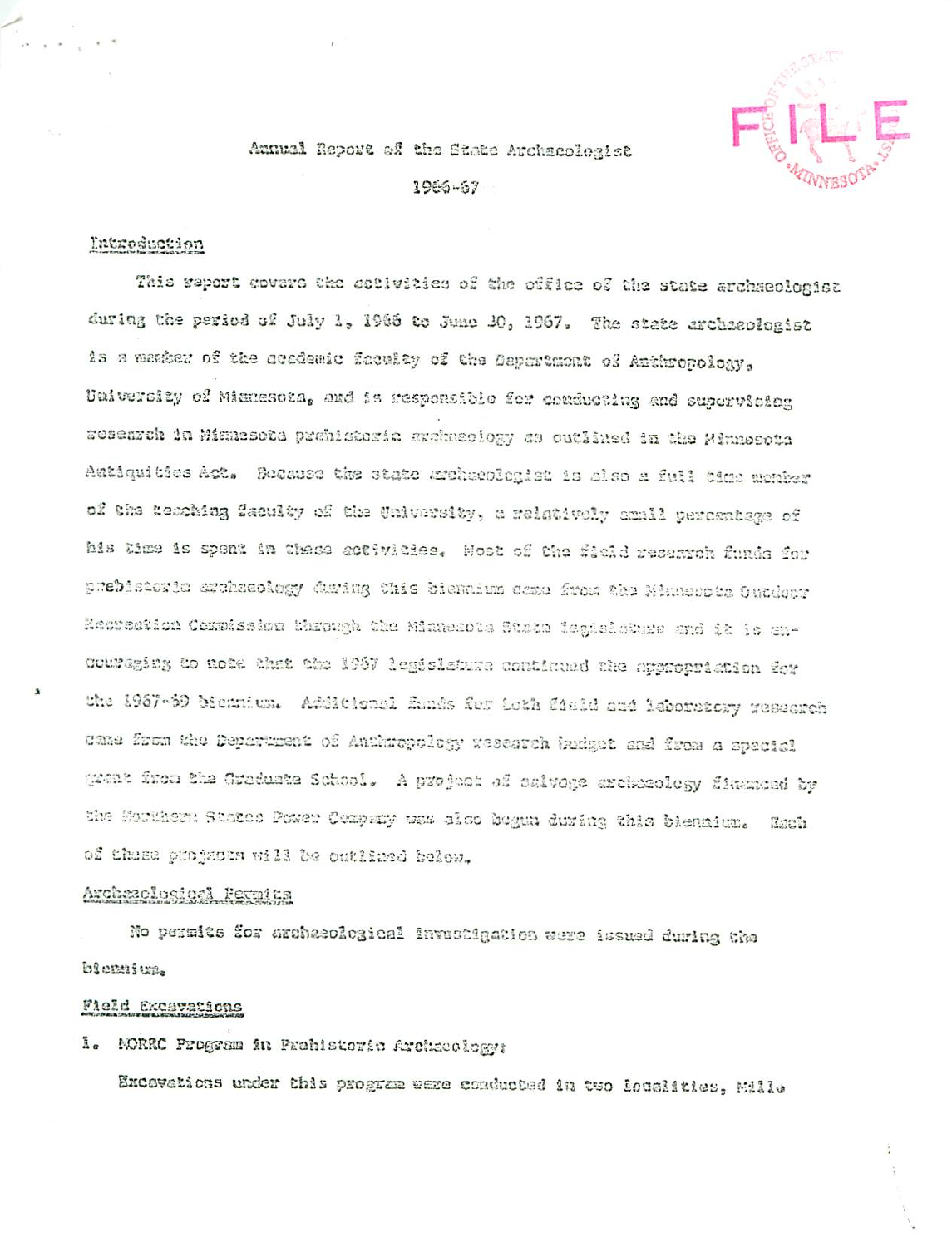Leos Kathio Słate Park and the srea adjacent to the Snake River near Pine City.

Peter Bleed, a graduate student in anthropology at the University headed a field crew which excavated the site of Petage Point (21ML 11). These excavations began in June of 1966 and continued through sarly Peptember. Two major occupations of Petaga Foiat were discovared, the flyst a late prehistoric zone of wild rice hervesting activity, and the second, a much carlier Late Archaic hebitation site. The latter probably dates somewhere betreen 1,000 and J.000 B.C. and the assesblage is characterized by tools and waspons featlened out of mative copper. The copper industry, sometimes called the "Old Copper Culture", is restricted to the western Great Lakes region and had been known in Mianasota only through surface finds of the copper artifacts. The creavation of an sotual habitation area mesouisted with this industry is therefore of considerable importance.

Eiden Johnson conducted expavations at two sther sites within Mills Lacs Kathio State Park ufter first conducting the archaeslogical field training session for the University. Excavations were conducted et the Leiand R. Cooper site (21 ML 9), a late prehistoric village site which can probably be attributed to the Eastern Dekots or Slows, and at the Kathio School Site (21 ML 10), an esslier site probably falling in the Middle Woodland period and dated about 800 A.D. Both excavations were preliminary in the sense that considerably more work will be done on the sites over the next two years.

Lelond R. Cooper worked in the Pine City area with a small crow, locating and testing several sites. Most of his time was spent in excavating a linemy mound in the Stumme Mound Group (21 PN 5). This mound group is extremely

 $-2a$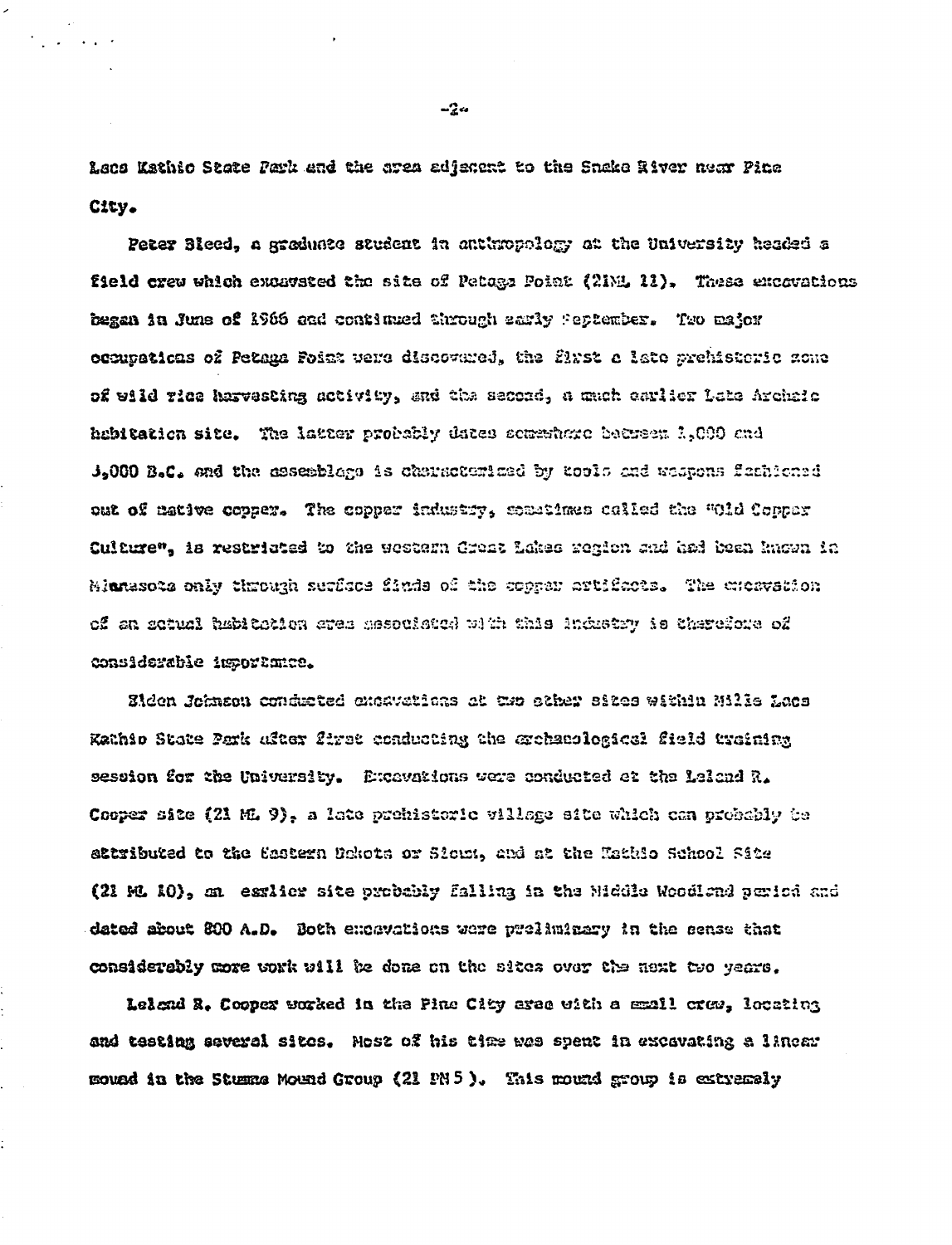interesting in that it is undistrubed by agricultural activities and the burial mounds retain their original contours. The mound group consists of several very long, narrow mounds, a mound form which is quite rare in Minnesotz, and which differs considerably from the usual circuler burial mound form. The Stumme Mound Group is wisually spectsculer and is the only undistrubed mound group of this nature known in Minnesota. Cooper's work disclosed a cultural type resembling that known for the Red River Valley of Minuscta and Horth Ditota and the excavations produced some extramely interesing ortifacts.

# 2. Nozthern States Power Company Project.

Construction of en atemic generating plant on Prairie Loland, Condhue County, will thrasten several prehistoric auchaeological sites in the izmediate area. Negotiations with officials of the Harthern States Power Compeny by Arch Graim of the Minnesota Historical Society and Elden Johnson of the University of Minnesota succeeded in previding a grant to the Historical Seciety for selvage uncovations. The vork was begun in June, 1967, with chienoive tremphing eschiae teste of several areae involved in immediate construction. Two separate mound groups and a large Mississippion village site lie within the power company area but are not immediately threatened. Work by a University of Minnesota cres will continue in the fall months and it is hoped that extensive excavations of the village site may be begun in the scamer of 1968.

## 3. Wild Eice Research.

A grant from the Greduate School, University of Minnesots, allowed the initiation of a research project directed at anslyzing the origins and significance of wild zice utilization in Minnesota prehistory. Dennis Dicinson was

مەكمە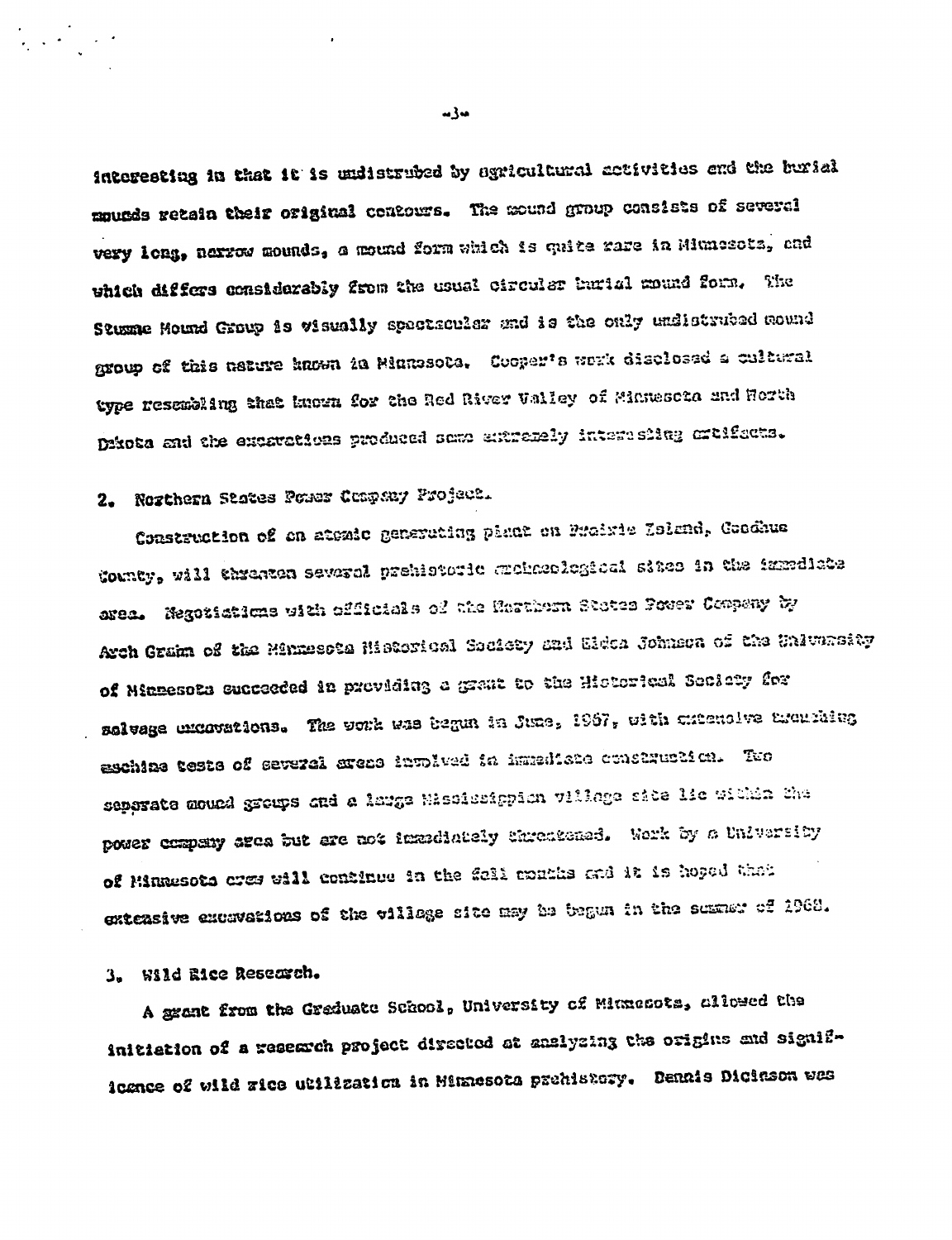ues caployed as a research assistant during the acedesis year and produced an annobeted bibliography on wild rice as well as extracting data from University site records on evidence of wild rice utilizetion represeated in previously exnavated sites. This work will continue in 1967-68 and it is homed that a foundation for a long hom fleld resemen program will be built.

#### Publications

÷,

- Eleed, Pater. Archaeology of Fetega Point. N.A. Thesis, University of Minnacots, 1967.
- Coopar, Leiand A. The Sturns and Wach Sites, Pine County Minnessta. MORRO Publications in Frehistoric Archaeology, No. 1, 1967.

Dickinson, Danais. A Selected and Annotated Bibliography on Wild Rice. Mos., 2967.

Sundron, Ruth Ane. Centris Villege Contains, Plains Anthropologist, 12:37, 1967. Johnson, Elden. Frahistory in our State Parks, The Conservation Volunteer.

 $\sqrt{501}$ . 30. No. 173. 1967.

Lothson, Cordon. The Distribution of Minnesots Surial Mounds. Accepted for publication, Minnasota Archaeologist.

Rosauist, Carla, A Roster of Excovated Sites in Minnesota. Accaoted for

Publication, Minussota Historicsl Society.

Norquist, Carla, and Esbert Reyser. The Onwall Site. Mss., 1967.

### Public Contact and Scientific Meating

Faculty and students engaged in the research participated in sevaral scientific conferences including the:

Annual Meeting, Mianesota Academy of Soience, Kay, 1967.

Annual Mecting, Society for Amrican Archasology, Aun Arbor, May, 1967.